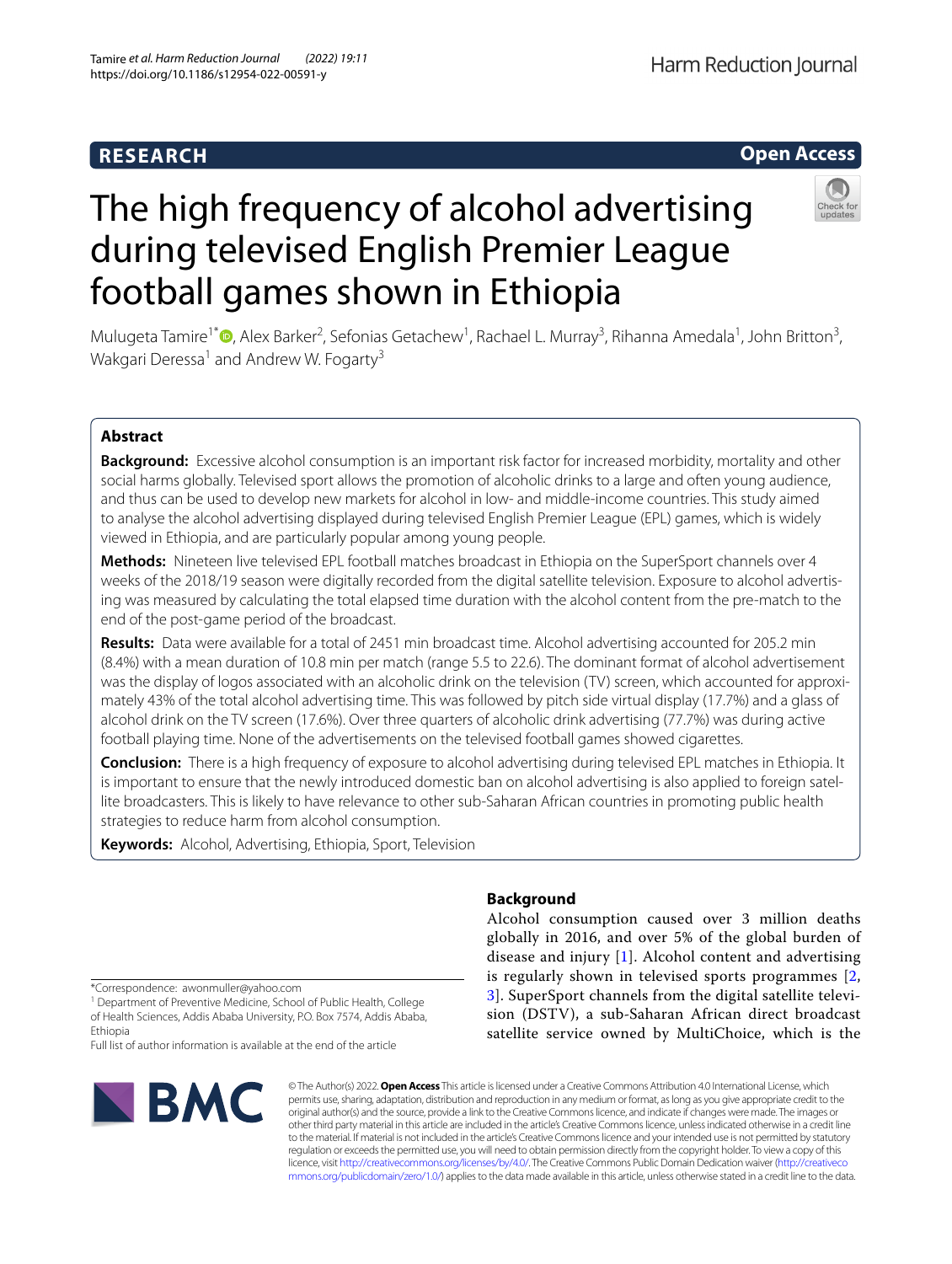most watched football channel in Ethiopia [[4\]](#page-6-3), broadcasting all the matches of the league to most African countries including Ethiopia [[5\]](#page-6-4). A systematic review of longitudinal studies reported that adolescent exposure to alcohol advertising predicts both the onset of drinking among non-drinkers and increased levels of consumption among existing drinkers [[6](#page-6-5)]. Another large-scale national longitudinal study from the USA provided evidence of alcohol advertising expenditures and the degree of exposure to alcohol advertisements in the 15–26-year olds' media environment was associated with higher levels of consumption of alcohol [[7\]](#page-6-6). Furthermore, recent systematic reviews and descriptive synthesis of the available global literature showed positive associations between alcohol marketing and drinking among adolescents and young adults [\[8](#page-6-7)[–10\]](#page-6-8).

Ethiopia is a large East African country, with a Gross National Product of \$783 per capita in 2016, and an economic growth rate of approximately 10% over the past decade  $[11]$  $[11]$ . The country has one of the fastest growing populations, with over 100 million individuals, where adolescents and youths aged 10–24 years, account for over one-third of the total population [[12](#page-6-10)] representing a potentially valuable market for alcoholic drinks. The Federal Government of Ethiopia ratifed the Food and Medicine Administration Proclamation (Proclamation No. 1112/2019) that bans all alcohol advertisements on local broadcast media and smoking in public places in February 2019 with a 3 months transition period to be fully implemented on 29 May 2019  $[13]$  $[13]$ . This is consistent with the World Health Organization (WHO) global alcohol strategy that recommends reducing the impact of targeting alcohol marketing to areas which may appeal especially to young people [[14](#page-6-12)] with a view to minimising unhealthy patterns of alcohol consumption and hence promoting a harm reduction public health strategy globally.

An association between alcohol companies sponsoring sports and alcohol consumption is well established [[15\]](#page-6-13). We have recently reported that watching televised football is associated with drinking alcohol in adolescents living in Ethiopia [[16\]](#page-6-14). Televised football is a popular leisure-time activity in Ethiopia and attracts a young audience  $[16]$  $[16]$  $[16]$ , who often watch the football in public bars and/or sport houses. As sport, and in particular football, is often used as a vehicle for advertising, this is one way the alcohol industry can reach a large, young international audience and hence potential future customers. We aimed to measure the incidence of exposure to advertising of alcohol products via televised English Premier League (EPL) football games in Ethiopia at the time alcohol advertising had already been banned in the country.

# **Methods**

# **Selection of broadcasts**

The EPL was selected for this study as it is the most popular televised football league in Ethiopia [[4](#page-6-3)], via SuperSport channels from the digital satellite television (DSTV). We purposively selected matches of the fve most popular EPL teams in Ethiopia (Arsenal, Chelsea, Liverpool, Manchester City and Manchester United). The selection of the teams used the top five favourite football teams identifed from responses of over 2500 high school students involved in our previous study from urban and rural parts of diferent regions in Ethiopia [[16\]](#page-6-14). Accordingly, from the schedules of the leagues for the year 2018/19 we included all matches of the selected teams during weeks 34 to 37 or a 1-month duration from 13/04/2019 to 06/05/2019.

# **Data collection**

Televised football matches including active play, halftimes intervals, pre- and post-match interviews, commentators' discussions and advertisements shown before the start and after the end of the games (i.e. from the point the previous broadcast ends to when the next broadcast begins) were digitally recorded using two live recorders.

# **Data coding and analysis**

For each continual visual reference to alcohol, we coded the frst time the image was visible and time it disappeared from screen. The lead author  $(MT)$  coded the recorded matches using a play and pause technique, where playing back to record the time the advertisement appeared/started and ended and fnd the elapsed time of the alcohol advertisement. After reading and recording of the exact start time and end time, the diference was taken as the duration of the advertisement. We coded all alcohol content that was clearly visible. When a direct view of the advertisement was interrupted or blocked by other displays, the whole content of the advertisement was counted as two separate appearances and considered as two diferent views. Alcohol types were categorised as beer, wine and whisky based on the appearances while the duration of all the alcohols together presented as total alcohol advertisement in the analysis. One of the co-authors (RA) re-coded two of the matches (with longest and shortest alcohol advertisement duration) to check for the reliability of the data. We also noted any cigarette industry advertising to ensure that the national ban [\[17](#page-6-15)], on this activity was being enforced.

We coded each match in a separate Microsoft Excel fle along with general information about the match including match name, date, start time, time ended for each time categories considered in this analysis: Pre-match,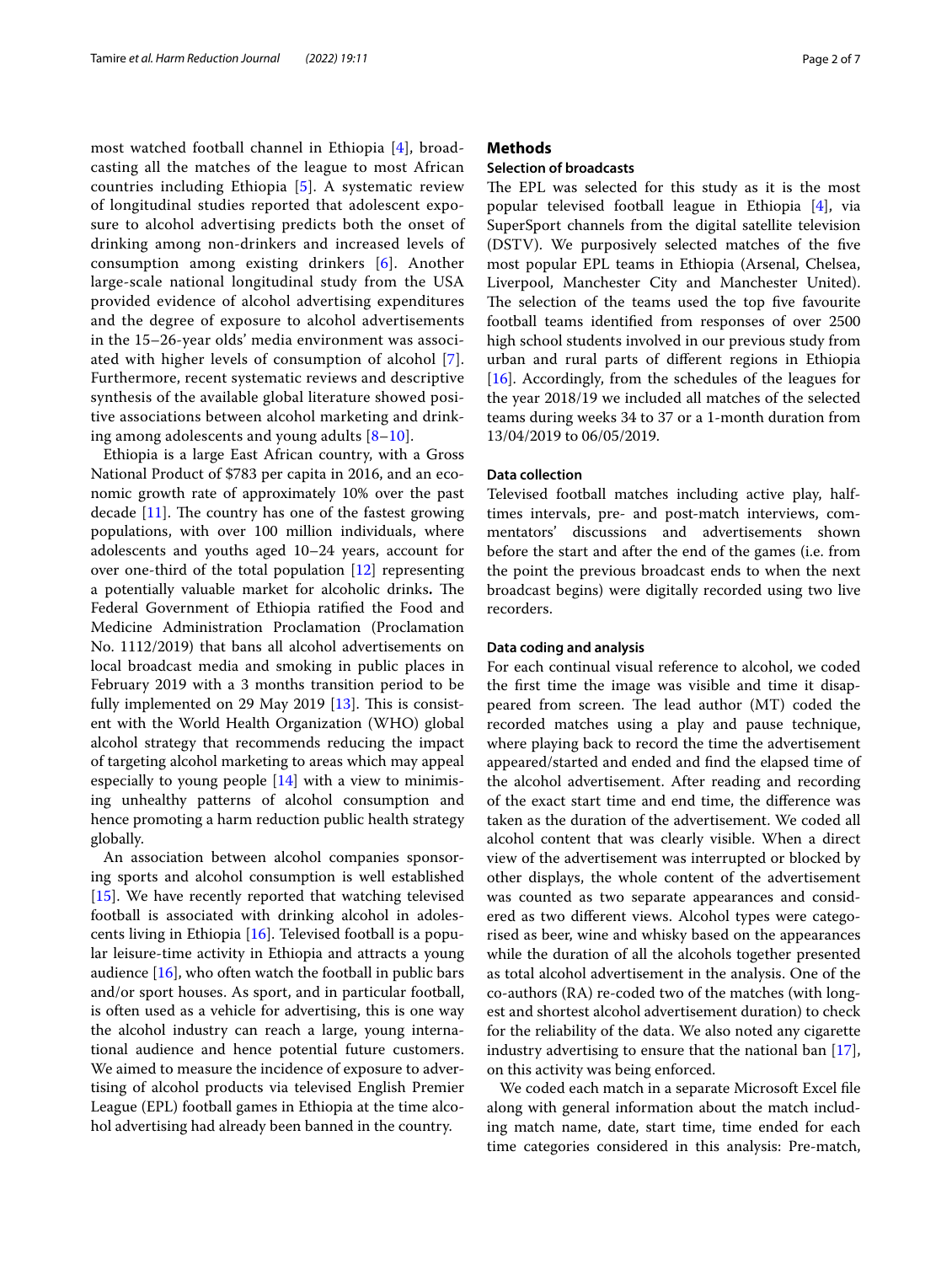frst half, half-time break, second half and after game period. Data were then exported to IBM SPSS Statistics for Windows, Version 24.0 (IBM Corp., Armonk, N.Y., USA) for further analysis. We analysed the total and mean duration of alcohol advertisement during each match using descriptive statistics.

# **Operational defnitions**

**On advertising wall:** large printed or drawn format in a static wall or fxed location within the stadium.

**Virtual pitch side:** Advertisements using digital technology and displaying virtual images that change in a given time on the sides of playfeld.

**Glass/bottle on the TV screen:** A glass/bottle of alcoholic drink appearing on the TV screen that was superimposed by the satellite broadcaster to Ethiopia.

**Logo on TV Screen:** A logo of an alcohol drink appearing on the TV screen being superimposed by the satellite broadcaster to Ethiopia.

**Alcohol use on TV screen:** Visible appearance of people with alcoholic drinks.

**Verbal on TV screen:** Verbal advertisement about an alcohol drink presented on TV screen by the satellite broadcaster to Ethiopia.

**Text on TV screen:** Appearance of the name of an alcoholic drink on TV screen satellite broadcaster to Ethiopia.

# **Results**

# **Advertisement duration by playtime of the matches**

One of the matches (Manchester City versus Leicester City) was accidentally deleted from the recorder during data arrangement for the coding and hence 19 matches were available with data for analysis resulting in 2451 min of recorded TV for analysis (mean=129 min per match). Of this, the overall time when alcohol advertisements were visible accounted for 205.2 min or 8.3% of the recorded time. Of the 205.2 min (mean 10.8 min per match), 159.8 (77.7%) occurred during active play and the remainder (46.0 [22.3%] minutes) outside active play. A slightly higher proportion of the alcohol advertisements were visible in the second half of matches (53.3%) compared with the frst half (46.7%) (Table [1\)](#page-2-0).

# **Advertisements duration by the types of alcohol**

As shown in Table [2,](#page-3-0) the overall duration of alcohol advertisement per football game ranged from 5.5 to 22.6 min with the mean duration of 10.8 min. Beer accounted for the majority (191.05 min (92.8%)) of the alcohol advertising time. We found no advertisements of cigarettes in any of the televised football matches. The duplicate coding process to check inter-reported reliability demonstrated 100% similarity between the coders by alcohol type, by location and in diferent play times.

<span id="page-2-0"></span>

| <b>Match name</b>       | Pre-match | <b>First half</b> | Half-time    |              |           | Second half Post-match In-play time | Out-of-play time | <b>Total duration</b> |
|-------------------------|-----------|-------------------|--------------|--------------|-----------|-------------------------------------|------------------|-----------------------|
| Arsenal/Brighton        | 0.00      | 2.00              | 1.00         | 2.20         | 0.30      | 4.20                                | 1.30             | 5.50                  |
| Arsenal/C. Palace       | 0.17      | 1.73              | 1.50         | 2.13         | 0.33      | 3.87                                | 2.00             | 5.87                  |
| Burnley/Man City        | 0.75      | 9.12              | 1.75         | 10.65        | 0.33      | 19.77                               | 2.83             | 22.60                 |
| C. Palace/Man City      | 0.18      | 4.85              | 1.83         | 4.42         | 0.73      | 9.27                                | 2.75             | 12.02                 |
| Cardiff/Liverpool       | 0.57      | 1.97              | 2.00         | 2.15         | 0.27      | 4.12                                | 2.83             | 6.95                  |
| Chelsea/Burnley         | 0.18      | 2.82              | 1.45         | 3.45         | 0.35      | 6.27                                | 1.98             | 8.25                  |
| Chelsea/Watford         | 0.47      | 2.77              | 1.95         | 2.72         | 0.28      | 5.48                                | 2.70             | 8.18                  |
| Everton/Man United      | 0.38      | 1.97              | 2.10         | 1.63         | 0.00      | 3.60                                | 2.48             | 6.08                  |
| Leicester/Arsenal       | 0.20      | 8.37              | 2.03         | 10.15        | 0.00      | 18.52                               | 2.23             | 20.75                 |
| Liverpool/Chelsea       | 0.43      | 3.67              | 2.52         | 5.07         | 0.27      | 8.73                                | 3.22             | 11.95                 |
| Liverpool/Huddersfield  | 0.50      | 4.17              | 1.52         | 4.78         | 0.28      | 8.95                                | 2.30             | 11.25                 |
| Man City/Spurs          | 0.25      | 2.28              | 1.47         | 2.55         | 0.00      | 4.83                                | 1.72             | 6.55                  |
| Man United/Chelsea      | 0.28      | 7.85              | 2.05         | 9.35         | 0.28      | 17.20                               | 2.62             | 19.82                 |
| Man United/Man City     | 0.15      | 4.18              | 2.07         | 5.22         | 0.25      | 9.40                                | 2.47             | 11.87                 |
| Man United/West Ham     | 1.22      | 3.13              | 1.65         | 4.17         | 1.32      | 7.30                                | 4.18             | 11.48                 |
| Watford/Arsenal         | 0.18      | 2.27              | 1.42         | 2.77         | 0.28      | 5.03                                | 1.88             | 6.92                  |
| Wolves/Arsenal          | 0.00      | 2.30              | .78          | 2.77         | 1.03      | 5.07                                | 1.82             | 6.88                  |
| Newcastle/Liverpool     | 0.28      | 4.22              | 2.07         | 4.15         | 0.00      | 8.37                                | 2.35             | 10.72                 |
| Huddersfield/Man United | 0.00      | 5.07              | 2.07         | 4.78         | 0.23      | 9.85                                | 2.30             | 12.15                 |
| Mean (minutes)          | 0.33      | 3.93              | 1.75         | 4.48         | 0.34      | 8.41                                | 2.42             | 10.83                 |
| Total (%)               | 6.19(3.0) | 74.74 (36.3)      | 33.23 (16.2) | 85.11 (41.4) | 6.53(3.2) | 159.83 (77.7)                       | 45.96 (22.3)     | 205.79                |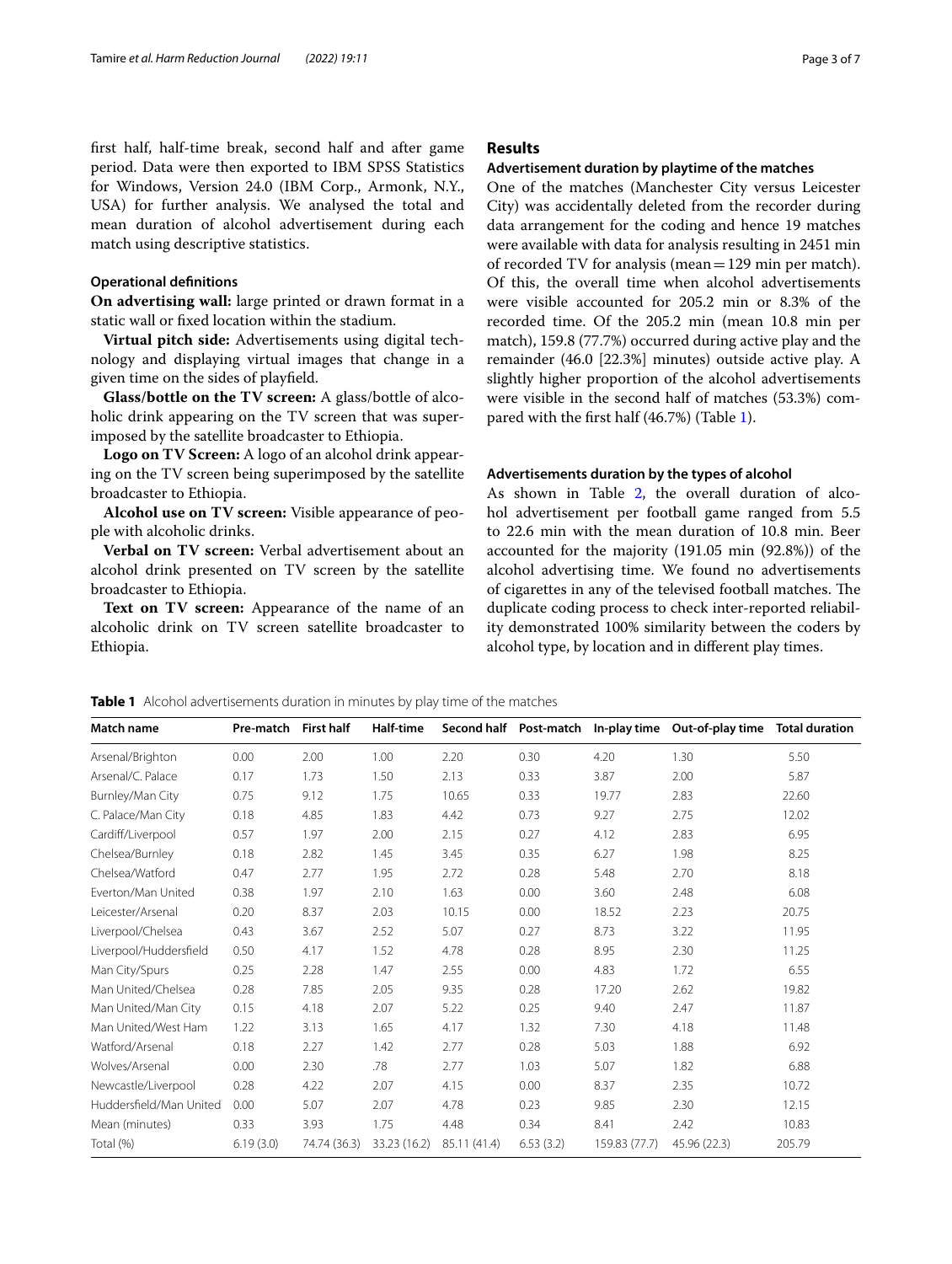| Match name              | Beer          | Wine      | Whisky     | All alcohol  | Cigarette |
|-------------------------|---------------|-----------|------------|--------------|-----------|
| Arsenal/Brighton        | 5.50          | 0.00      | 0.00       | 5.50         | 0.00      |
| Arsenal/C. Palace       | 5.87          | 0.00      | 0.00       | 5.87         | 0.00      |
| Burnley/Man city        | 22.60         | 0.00      | 0.00       | 22.60        | 0.00      |
| C. Palace/Man City      | 12.02         | 0.00      | 0.00       | 12.02        | 0.00      |
| Cardiff/Liverpool       | 6.95          | 0.00      | 0.00       | 6.95         | 0.00      |
| Chelsea/Burnley         | 8.25          | 0.00      | 0.00       | 8.25         | 0.00      |
| Chelsea/Watford         | 8.18          | 0.00      | 0.00       | 8.18         | 0.00      |
| Everton/Man United      | 5.53          | 0.55      | 0.00       | 6.08         | 0.00      |
| Leicester/Arsenal       | 20.75         | 0.00      | 0.00       | 20.75        | 0.00      |
| Liverpool/Chelsea       | 11.95         | 0.00      | 0.00       | 11.95        | 0.00      |
| Liverpool/Huddersfield  | 11.25         | 0.00      | 0.00       | 11.25        | 0.00      |
| Man City/Spurs          | 6.55          | 0.00      | 0.00       | 6.55         | 0.00      |
| Man United/Chelsea      | 15.68         | 1.42      | 2.72       | 19.82        | 0.00      |
| Man United/Man City     | 7.18          | 1.45      | 3.23       | 11.87        | 0.00      |
| Man United/West Ham     | 6.12          | 0.90      | 4.47       | 11.48        | 0.00      |
| Watford/Arsenal         | 6.92          | 0.00      | 0.00       | 6.92         | 0.00      |
| Wolves/Arsenal          | 6.88          | 0.00      | 0.00       | 6.88         | 0.00      |
| Newcastle/Liverpool     | 10.72         | 0.00      | 0.00       | 10.72        | 0.00      |
| Huddersfield/Man United | 12.15         | 0.00      | 0.00       | 12.15        | 0.00      |
| Mean (minutes)          | 10.06         | 0.23      | 0.55       | 10.83        | 0.00      |
| Total (%)               | 191.05 (92.8) | 4.32(2.1) | 10.42(5.1) | 205.79 (100) | 0.00      |

<span id="page-3-0"></span>**Table 2** Advertisements duration by the types of alcohol

# **Alcohol advertisements by location**

The dominant type of alcohol advertisement was the display of the alcoholic drink logo on the TV screen (43% of all alcohol advertising time) followed by pitch side virtual display and pouring to the glass (17.7%) or displaying a full glass of alcohol on the TV screen (17.6%). Both the drink logo and the glass of alcohol displayed on the TV screen were superimposed on the original images by the satellite broadcaster (Fig.  $1a$ , b). The advertisements added by the broadcaster also included inferred alcohol use (the visible appearance without consumption of an alcohol drink) by group of males and females sitting or standing in a bar, verbal or text advertisements out-of-playtime, consistently during the half-time break (Table [3](#page-4-0)).

# **Discussion**

This study presents the first data on the incidence of alcohol advertising that accompanies popular EPL games broadcast in Ethiopia during the 2018/19 season. These data demonstrate that the prior ratification of a law that bans all alcohol advertisements on broadcast media by the Federal Government of Ethiopia in February 2019 with transitional period of 3 months and full implementation in May 2019 [[13\]](#page-6-11) is a timely public health intervention, and that alcohol advertising by





<span id="page-3-1"></span>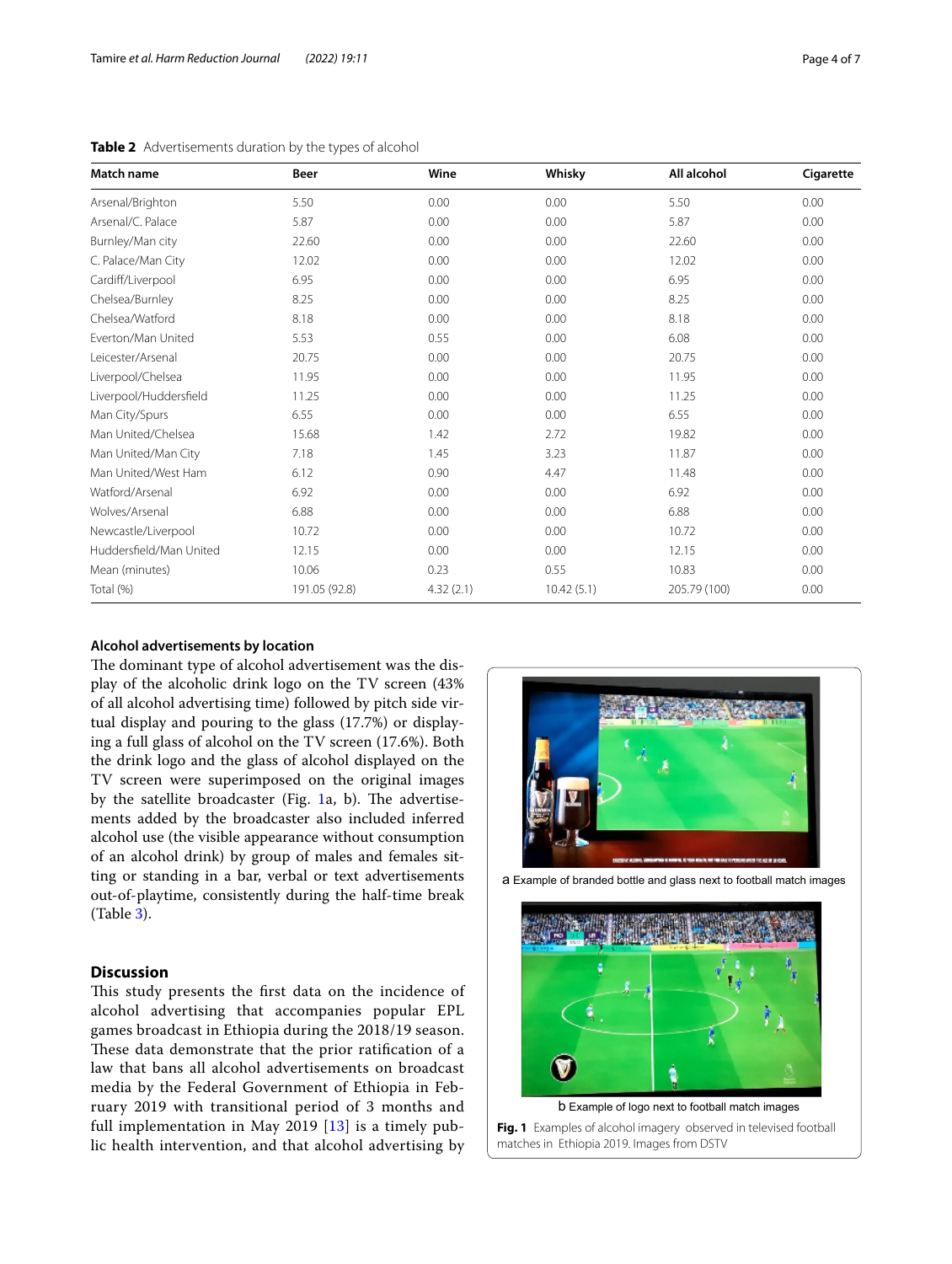| Match name                  |           | On sponsor wall Virtual pitch side Drink on TV | screen       | Logo on TV<br>screen | People with<br>drinks | Verbal on TV | <b>Text on TV</b><br>screen/Pitch<br>side |
|-----------------------------|-----------|------------------------------------------------|--------------|----------------------|-----------------------|--------------|-------------------------------------------|
| Arsenal/Brighton            | 0.00      | 0.00                                           | 1.43         | 3.33                 | 0.73                  | 0.77         | 0.02                                      |
| Arsenal/C. Palace           | 0.00      | 0.00                                           | 1.22         | 3.17                 | 0.93                  | 1.07         | 0.18                                      |
| Burnley/Man City            | 0.00      | 6.83                                           | 2.22         | 12.95                | 0.97                  | 1.00         | 0.00                                      |
| C. Palace/Man City          | 0.00      | 5.18                                           | 1.80         | 3.27                 | 1.43                  | 1.80         | 0.72                                      |
| Cardiff/Liverpool           | 0.00      | 0.00                                           | 2.10         | 3.40                 | 0.97                  | 1.13         | 0.73                                      |
| Chelsea/Burnley             | 0.00      | 1.17                                           | 1.63         | 4.42                 | 0.97                  | 1.03         | 0.50                                      |
| Chelsea/Watford             | 0.00      | 2.18                                           | 2.12         | 2.93                 | 0.95                  | 1.08         | 0.00                                      |
| Everton/Man<br>United       | 0.00      | 0.00                                           | 1.40         | 3.15                 | 1.03                  | 1.62         | 0.00                                      |
| Leicester/Arsenal           | 0.00      | 4.93                                           | 1.55         | 12.77                | 0.97                  | 1.48         | 0.00                                      |
| Liverpool/Chelsea           | 0.00      | 0.97                                           | 2.55         | 3.02                 | 0.97                  | 1.48         | 0.00                                      |
| Liverpool/Hud-<br>dersfield | 0.00      | 4.03                                           | 5.17         | 4.20                 | 0.97                  | 1.10         | 0.00                                      |
| Man City/Spurs              | 0.00      | 0.00                                           | 1.63         | 3.95                 | 0.97                  | .97          | 0.00                                      |
| Man United/<br>Chelsea      | 0.00      | 3.73                                           | 1.87         | 12.85                | 0.95                  | 1.37         | 0.00                                      |
| Man United/Man<br>City      | 0.00      | 4.08                                           | 1.75         | 4.58                 | 0.97                  | 1.48         | 0.00                                      |
| Man United/West<br>Ham      | 0.00      | 3.27                                           | 3.67         | 3.33                 | 0.93                  | .98          | 0.00                                      |
| Watford/Arsenal             | 0.00      | 0.00                                           | 1.53         | 4.43                 | 0.95                  | 1.02         | 0.00                                      |
| Wolves/Arsenal              | 0.00      | 0.00                                           | 1.68         | 4.25                 | 0.95                  | .98          | 0.00                                      |
| Newcastle/Liver-<br>pool    | 0.00      | 3.90                                           | 3.17         | 4.23                 | 0.95                  | .98          | 0.00                                      |
| Huddersfield/Man<br>United  | 6.32      | 0.00                                           | 1.58         | 3.28                 | 0.97                  | 1.00         | 0.00                                      |
| Mean (minutes)              | 0.33      | 2.12                                           | 2.11         | 5.13                 | 0.98                  | 1.18         | 0.11                                      |
| Total (%)                   | 6.32(2.8) | 40.27 (17.7)                                   | 40.07 (17.6) | 97.51 (42.9)         | 18.53 (8.2)           | 22.34 (9.8)  | 2.15(1.0)                                 |

# <span id="page-4-0"></span>**Table 3** Alcohol advertisements by location

foreign broadcasters using satellite broadcasts to Ethiopia may require monitoring. Overall, visual and verbal references to alcohol contributed 8.4% of the broadcast time included in the analysis.

This is, to our knowledge, the first study to measure alcohol advertising content to which televised EPL viewers are exposed in Ethiopia. This study was conducted after Ethiopia banned alcohol advertising in all local sports broadcasts and demonstrates that alcohol advertising persists in televised football, which is particularly popular among adolescents. The findings of this study would also serve as a baseline for future evaluation of the interventions. We included 19 matches from the EPL, broadcasted within a 1-month duration that would give adequate data for analysis of exposure to alcohol advertising. The double coding of two matches by another coder showed no inter-coder diference**.** We only considered games involving the fve most popular teams of the EPL games as these would have the biggest audiences, but these considerations are also

probably relevant to other televised national football leagues as well.

The proportion of programme time allocated to alcohol advertising was similar to a previous study analysing *Carlsberg* (a brand of beer) marketing in the Union of European Football Association (UEFA) Euro 2016 fnals [[18\]](#page-6-16), and both the proportion and the duration of advertising in the active playtime were higher than observed in the UK in 2012 [\[3](#page-6-2)]. In this study, beer was the most commonly advertised type of alcohol in all matches accounting for 92.8% of the overall advertisement duration. This is consistent with previous studies that reported dominance of beer advertising in televised sports [\[3](#page-6-2), [19\]](#page-6-17). However, the overall length of beer advertising in this study is longer than those previous studies.

The aim of any advertising is to increase awareness of products and brands, and ultimately to increase consumption, and systematic reviews of cohort studies conclude that this is efective [\[7](#page-6-6), [20\]](#page-6-18). Our data from Ethiopian adolescents demonstrated that watching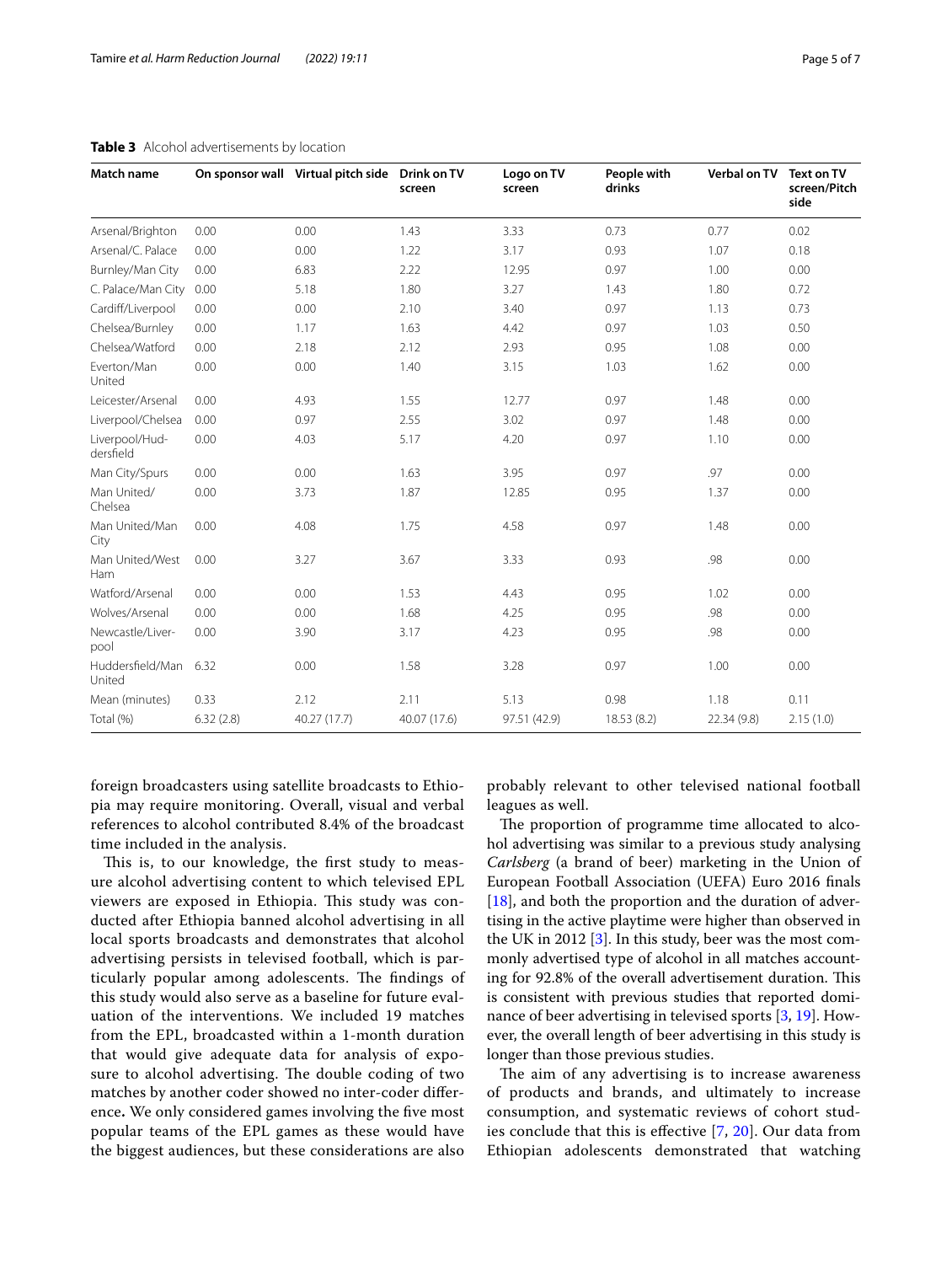football on television was associated with drinking alcohol [\[16](#page-6-14)], and as football is very popular in Ethiopia, it represents an obvious opportunity to reach and infuence this age group.

Unlike previous studies [\[3,](#page-6-2) [21](#page-6-19)], our analysis revealed that the great majority of alcohol advertising involved the addition of new images that were superimposed on the original broadcast game. These include adding a branded glass of beer or recognisable logo during the playtime or a group of young people smiling and looking relaxed together during out-of-play time. This may infuence children and young adolescents watching the football together in 'DSTV houses' which are small local businesses with a satellite TV where people pay to watch international football games. A recent qualitative study from the capital of Ethiopia reported that the viewers of football games include children and young adolescents [[4\]](#page-6-3), who will thus inevitably be exposed to the repetitive alcohol adverts.

Ethiopia is a rapidly changing country with a relatively young population [[22](#page-6-20)]. Alcohol has already been identifed as a public health concern that may require population-based interventions to modify consumption [[16](#page-6-14), [23](#page-6-21), [24](#page-6-22)]. Young people are particularly vulnerable as consuming alcohol may lead to higher levels of dependence and substance use in the future [\[25\]](#page-6-23), depression [[26](#page-6-24)] and suicidal behaviour [[27\]](#page-6-25).

Thus, regulating exposure to alcohol advertising via televised football games should be a public health priority for Ethiopia to promote lower levels of consumption and hence harm reduction in the future. A law that bans all alcohol advertisements on broadcast media was passed in February 2019 to be legally active 3 months from 29 May 2019 [[13\]](#page-6-11), yet these data, which were collected during the window between ratifcation and activation of this law, demonstrate that foreign satellite broadcasters will also require monitoring to ensure that they comply with the new Ethiopian national laws. Their acts further undermine the efforts undertaken by the government to reduce the short- and long- term harms associated with alcohol drinking. The images originate from the UK, where the Ofcom Broadcasting Code [[28\]](#page-6-26) restricts depictions of alcohol use in programmes made for children, and the glamorisation of alcohol use in programmes broadcast before the 9 p.m. watershed [\[29\]](#page-6-27) otherwise likely to be widely seen, heard or accessed by children without editorial justifcation. However, the majority of alcohol advertising that is observed during EPL matches broadcast in Ethiopia are superimposed on the original images (Fig. [1](#page-3-1)a, b), and constitute a loophole in the current regulations, that may be available in other African countries as well as Ethiopia.

# **Conclusions**

There is a high baseline exposure to alcohol advertising during televised EPL games in Ethiopia just prior to the introduction of national laws prohibiting this in local mass media. As exposure to alcohol advertising increases future consumption [[20](#page-6-18)], it is important to monitor if the national ban on alcohol advertising by overseas satellite broadcasters after the 29 May 2019 when the Ethiopian alcohol advertising ban is fully implemented [[13](#page-6-11)]. As media broadcasters provide football games across Africa where they are very popular with young people, these observations are likely to be generalisable elsewhere in the continent.

# **Abbreviations**

DSTV: Digital satellite television; EPL: English Premier League; TV: Television; UEFA: Union of European Football Association; WHO: World Health Organization.

# **Acknowledgements**

Not applicable.

# **Authors' contributions**

WD, AF, SG, MT and RLM participated in the early conception and design of the study. AF and MT developed the method in communication with WD and SG. RA and MT did the data collection and were involved in the analysis of the data in communication with AB, AF and JB. MT drafted the manuscript. AB, SG, JB, WD, RLM and AF critically reviewed the manuscript. All authors read and approved the fnal manuscript.

#### **Funding**

We are thankful to the Association of Physicians of Great Britain and Ireland and Tobacco Control Capacity Programme (MR/P027946/2) supported by UK Research and Innovation with funding from the Global Challenges Research Fund.

### **Availability of data and materials**

The original raw data used in this study are available from the corresponding author and can be presented upon reasonable request.

# **Declarations**

# **Ethics approval**

This study used data from publicly available television broadcasts and no Ethics Committee approval was required.

#### **Consent for publication**

Not applicable.

# **Competing interests**

The authors declare no competing interest.

#### **Author details**

<sup>1</sup> Department of Preventive Medicine, School of Public Health, College of Health Sciences, Addis Ababa University, P.O. Box 7574, Addis Ababa, Ethiopia. <sup>2</sup> Department of Psychology, Nottingham Trent University, Nottingham, UK.<sup>3</sup> Division of Epidemiology and Public Health, University of Nottingham, Nottingham, UK.

Received: 18 March 2021 Accepted: 19 January 2022Published online: 05 February 2022